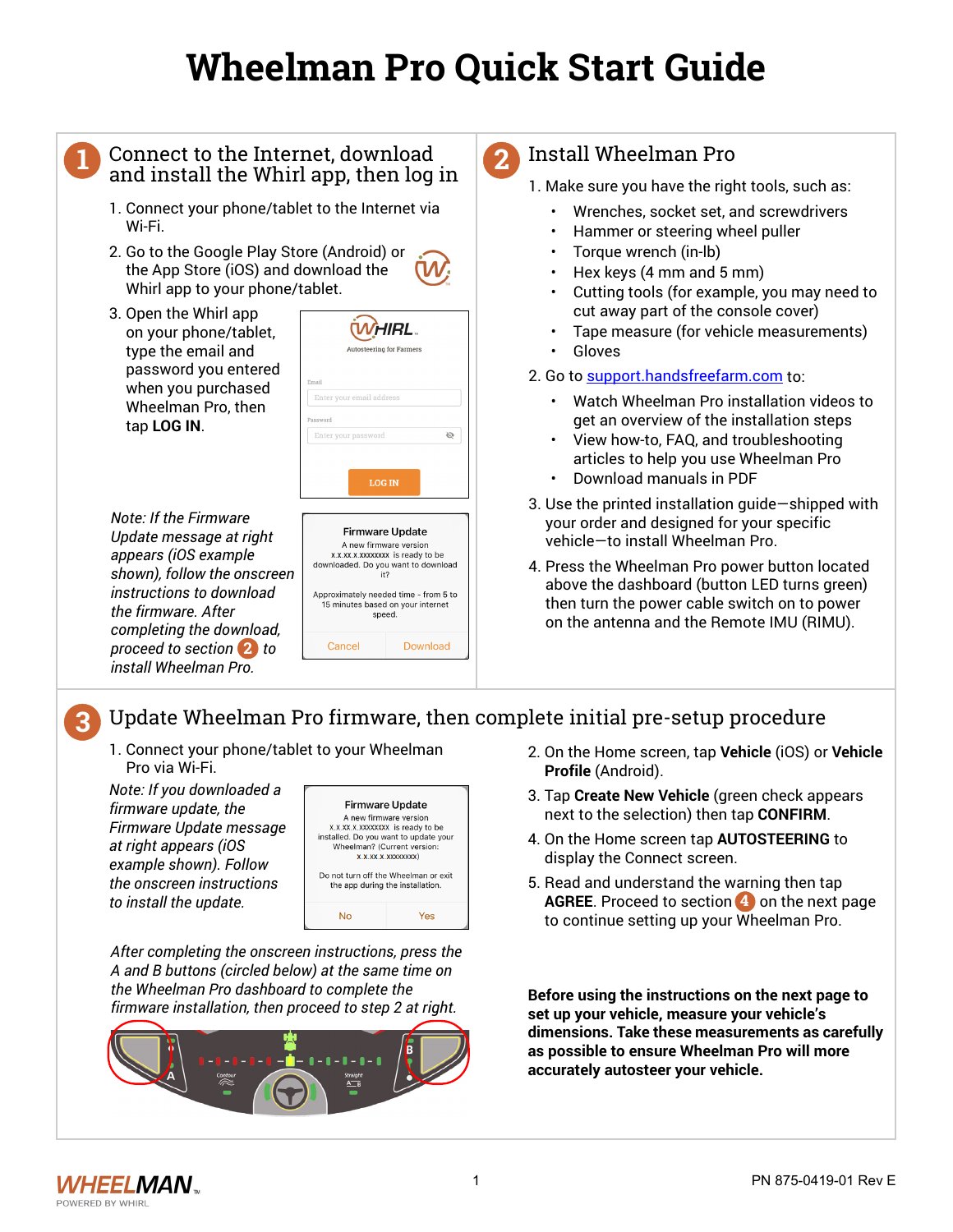#### **4** Set up your vehicle

After completing section (3) the Wheelman screen (below left) appears—this is your starting point to set up and calibrate your vehicle and to add an implement. This section shows you how to set up your vehicle entering its make, model, and dimensions, along with setting the direction and orientation of the RIMU to match how you installed it in your vehicle (as outlined in your Wheelman Pro Installation Guide).

Use the screens and steps below to set up your vehicle.

*Note: Remember to measure your vehicle's dimensions before proceeding.*

| Wheelman<br>III GNSS                         | $\bullet$<br>合           | <b>Calibration Status</b>                              |                                | <b>Vehicle Setup</b>    | <b>CANCEL</b>           |
|----------------------------------------------|--------------------------|--------------------------------------------------------|--------------------------------|-------------------------|-------------------------|
| Vehicle Profile<br><b>Calibration Status</b> | New ><br>Required $\geq$ | New Vehicle<br>Antenna<br>Pivot<br>Antenna<br>  Height |                                |                         |                         |
| Implement                                    | Select >                 | Vehicle Dimension<br>Calibration A<br>Calibration B    | $\rightarrow$<br>$\rightarrow$ | Wheelbase               | Rear<br>Hitch<br>Length |
|                                              |                          | Calibration C                                          | $\rightarrow$                  | DEVICE NAME             |                         |
|                                              |                          |                                                        |                                | Wheelman1831010248      |                         |
|                                              |                          |                                                        |                                | VEHICLE INFO            |                         |
|                                              |                          |                                                        |                                | Vehicle Type            | Standard                |
| <b>RESUME TASK</b>                           |                          |                                                        |                                | Make                    |                         |
| <b>START TASK</b>                            |                          | <b>DONE</b>                                            |                                | Model                   | $\mathcal{L}$           |
|                                              |                          |                                                        |                                | REVIEW AND UPDATE SETUP |                         |
|                                              |                          |                                                        |                                | Front Hitch Length      | Oft 0in                 |

1. Starting on the Wheelman screen (see above left) tap **Calibration Status**, then on the Calibration Status screen (see above middle) tap **Vehicle Dimension** to display the Vehicle Setup screen.

*Note: Swipe up/down on your phone/tablet to see all the fields on the Vehicle Setup screen.*

2. *iOS:* Tap **Make**, tap **Add Your Own**, type a make, then tap **Done**.

*Android:* Tap the **Make** plus sign, type a make, then tap **DONE**.

3. *iOS:* Tap **Model**, type a model, then tap **Done**.

*Android:* Tap the **Model** plus sign, type a model, then tap **DONE**.

4. For each vehicle dimension, tap the dimension, type values in the appropriate fields (Android: some dimensions have multiple screens), then tap **Done** (iOS) or **DONE** (Android).

*Note: Antenna Pivot and Antenna Left/Right Offset are based on where you install the antenna relative to the vehicle pivot line (front/rear) and the vehicle centerline (left/right), so you must select a direction for each.*

When you installed the Remote IMU (RIMU), the X-Y sticker and the connector both face a particular direction. Verify these directions in your cab then complete step 5 below.



**Connector** 

- 5. In the Remote IMU section (bottom of Vehicle Setup screen):
	- a. Tap 'Which side does the x-y sticker face', then select an option. For example, if you installed the RIMU flat on the cab floor with the X-Y sticker facing up, select Up.
	- b. Tap 'Which side does the cable attach', then select an option. For example, if the RIMU connector points to the rear of the vehicle, select Rear.
- 6. Tap **CONFIRM**. You are returned to the Wheelman screen. Proceed to section **5** to calibrate your vehicle.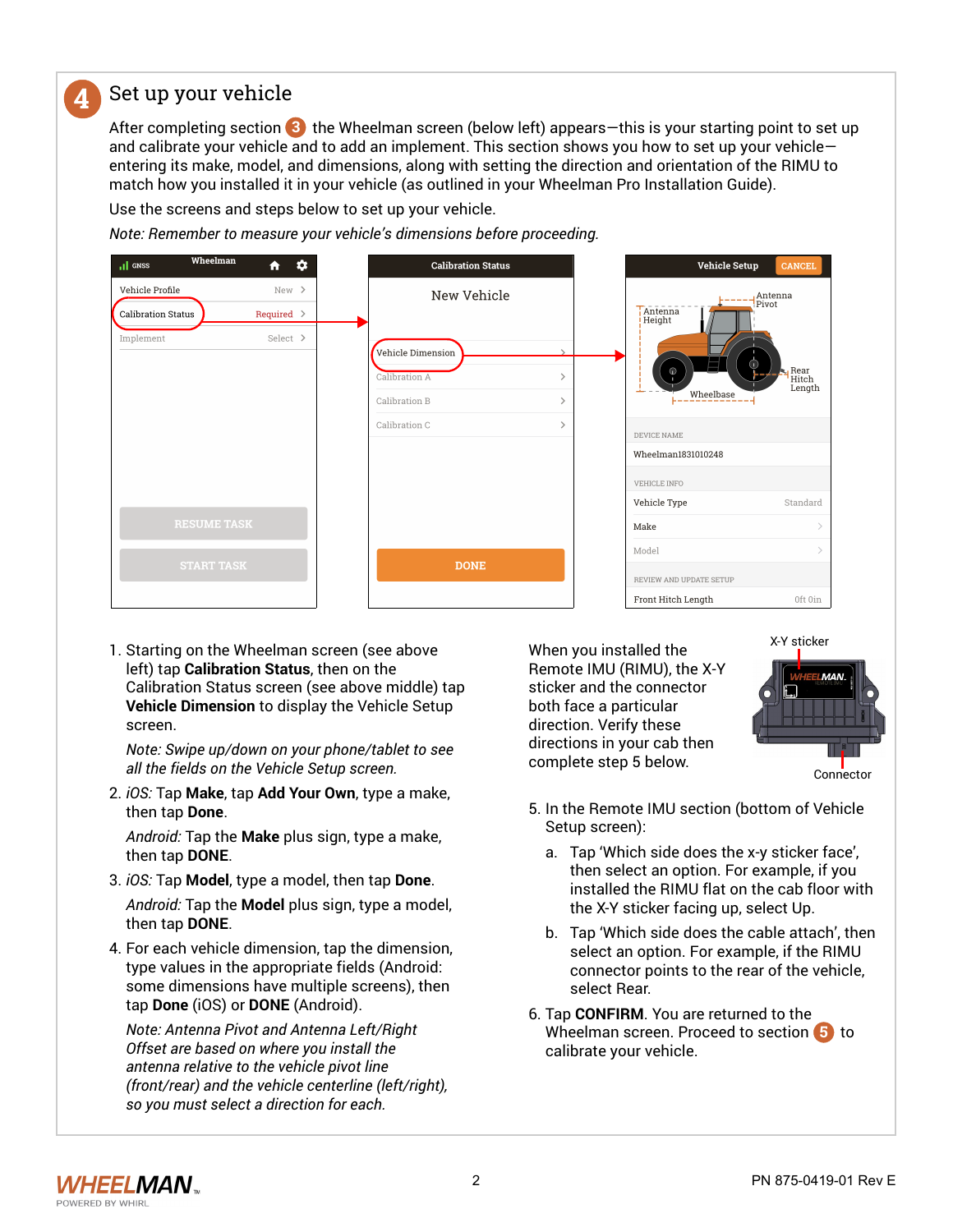### Calibrate your vehicle

**5**

You need to calibrate your vehicle (with no implement attached) before using Wheelman Pro in the field the first time—this fine tunes the performance capabilities of Wheelman Pro. You need only calibrate your vehicle once.

#### **Before calibration bring the vehicle up to operating temperature; during calibration bring engine RPMs to 1500.**

There are three Calibration procedures (A, B, C), each with several steps. Whirl guides you through each step, prompting you to perform certain vehicle maneuvers and to tap a button to continue.

*Note: During calibration, the Wheelman dashboard LEDs at right will blink continuously.*



Starting with the first Calibration A screen (below):

1. Review the onscreen text then tap **START**.

Follow the onscreen instructions to complete Calibration A.

When Calibration A is completed successfully, a SUCCESS! message appears. Tap **DONE** to proceed to the first Calibration B screen.



## **6** Add an implement, then start a task

Each piece of work you do in the field is called a task and each task requires an implement. You can add multiple implements to Whirl and then select the implement appropriate for your task.

1. On the Wheelman screen (at right), tap **Implement**, then on the Select an Implement screen:

*iOS:* Tap **Add Implement**, type a name and the width for the implement, then tap **Save**.

*Android:* Tap  $\rightarrow$  in the lower right of the screen, type a name, tap **NEXT**, type the width, then tap **ADD**.



2. Complete the next two calibration procedures (B and C, first step of each shown below) by following the onscreen directions.



When all calibration steps are completed, the final SUCCESS! screen appears. Tap **DONE** to return to the Calibration Status screen, then tap **DONE** to return to the Wheelman screen.

Proceed to section 6 to add an implement and start a task.

- 2. Tap the implement to select it and return to the Wheelman screen. The START TASK button is enabled (button is orange).
- 3. Tap **START TASK**.
- 4. Type a task name (at right) then tap **Done**. The map screen appears with the vehicle and implement in the middle of the screen.



5. Proceed to section **7** (next page) to select your autosteering mode, set your wayline, and begin autosteering.